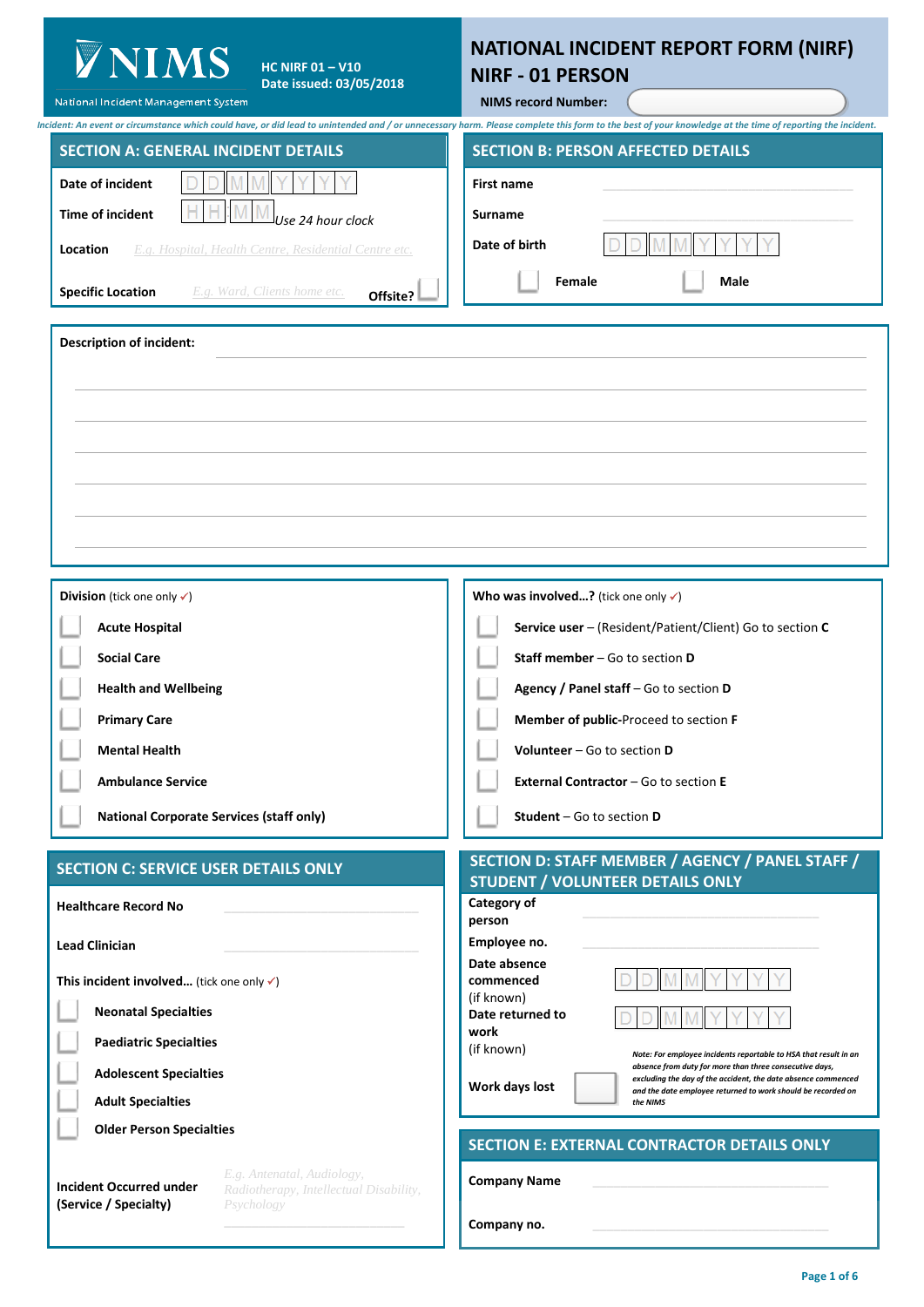| SECTION F: WHAT WAS THE OUTCOME AT THE TIME OF THE INCIDENT?<br><b>Outcome</b><br>✔                                                                                           |                   | <b>Body Part Affected</b>                  |
|-------------------------------------------------------------------------------------------------------------------------------------------------------------------------------|-------------------|--------------------------------------------|
| Near Miss e.g. Nearly given wrong drug<br>No Injury e.g. Wrong drug given but no harm<br>occurred<br>Injury not requiring first aid<br>Injury or illness, requiring first aid | Category 3        |                                            |
| Injury requiring medical treatment                                                                                                                                            | <b>Category 2</b> |                                            |
| Long-term disability / Incapacity (incl. psychosocial)<br>Permanent Incapacity (incl. Psychosocial)<br><b>Death</b>                                                           | Category 1        | E.g. Arm, Spine, Lung, Other Physiological |
| . <i>. .</i>                                                                                                                                                                  |                   |                                            |

|                              |   | SECTION G: TYPE OF INJURY (tick one only v)                                                                                                                     |    |                                            |        |                                    |  |  |  |
|------------------------------|---|-----------------------------------------------------------------------------------------------------------------------------------------------------------------|----|--------------------------------------------|--------|------------------------------------|--|--|--|
|                              |   | Apgar score <5@ 1 min &/or;                                                                                                                                     |    | HIE Grade 2 - Hypoxic Ischaemic            |        | Nerve Injury - face                |  |  |  |
|                              |   | 7@5mins &/or pH ≤ 7.0                                                                                                                                           |    | Encephalopathy                             |        | Other unexpected deterioration     |  |  |  |
|                              |   | Aspiration                                                                                                                                                      |    | HIE Grade 3 - Hypoxic Ischaemic            | ∟      | Stillbirth                         |  |  |  |
|                              |   | Cerebral irritability / neonatal                                                                                                                                |    | Encephalopathy                             |        | Sub-galeal / sub-aponeurotic       |  |  |  |
| <b>Birth Specific Injury</b> |   | seizure                                                                                                                                                         |    | Hypoglycaemia - severe                     |        | haemorrhage                        |  |  |  |
| (Baby)                       |   | $\Box$ HIE - Hypoxic Ischaemic                                                                                                                                  |    | Kernicterus                                | U      | Unknown                            |  |  |  |
|                              |   | Encephalopathy with                                                                                                                                             |    | Neonatal death                             |        |                                    |  |  |  |
|                              |   | Hypoglycaemia                                                                                                                                                   |    | Nerve Injury - brachial plexus (incl.      |        |                                    |  |  |  |
|                              |   | HIE Grade 1 - Hypoxic Ischaemic                                                                                                                                 |    | Erbs Palsy)                                |        |                                    |  |  |  |
|                              |   | Encephalopathy                                                                                                                                                  |    |                                            |        |                                    |  |  |  |
|                              |   | Death                                                                                                                                                           |    | Perineal tear                              | U      | Unknown                            |  |  |  |
| <b>Birth Specific Injury</b> | ш | Hysterectomy (Perinatal)                                                                                                                                        |    | Post-Partum Haemorrhage                    |        | Uterine rupture                    |  |  |  |
| (Mother)                     |   | Incontinence (faecal)                                                                                                                                           |    | Rhesus iso-immunisation                    |        |                                    |  |  |  |
|                              |   | Incontinence (urinary)                                                                                                                                          |    | Incontinence (faecal & urinary)            |        |                                    |  |  |  |
|                              |   | <b>Excessive Bleeding</b>                                                                                                                                       | ◡  | Febrile non-haemolytic transfusion         | L.     | Non-immunological haemolysis       |  |  |  |
| <b>Blood Specific Injury</b> | ⊔ | Fainting                                                                                                                                                        |    | reaction                                   | □.     |                                    |  |  |  |
|                              |   | Immunological haemolysis                                                                                                                                        |    |                                            |        |                                    |  |  |  |
|                              |   | Asbestosis                                                                                                                                                      | U. | Hepatitis                                  | U      | Unknown                            |  |  |  |
|                              |   | Cancer                                                                                                                                                          |    | <b>HIV</b>                                 |        | <b>Dermatitis</b>                  |  |  |  |
| <b>Diagnosed Disease</b>     |   | <b>Acute Radiation Syndrome</b>                                                                                                                                 |    | <b>Brucellosis</b>                         |        | TB                                 |  |  |  |
| Disorder or Cond.            |   | Narcolepsy/Cateplexy                                                                                                                                            |    | Legionnaires                               |        | <b>Pleural Plaques</b>             |  |  |  |
|                              |   |                                                                                                                                                                 |    |                                            |        |                                    |  |  |  |
|                              |   |                                                                                                                                                                 |    |                                            |        |                                    |  |  |  |
|                              | L | Clostridium Difficle                                                                                                                                            |    | <b>MRSA</b>                                |        | <b>VRE</b>                         |  |  |  |
| <b>Diagnosed Infection</b>   |   | ESBL                                                                                                                                                            |    | Norovirus                                  |        | <b>VRSA</b>                        |  |  |  |
|                              |   | Hepatitis                                                                                                                                                       |    | Unknown                                    | $\Box$ | Other                              |  |  |  |
|                              |   | Allergic Reaction (incl. anaphylaxis)                                                                                                                           |    | Cut / Laceration / Graze / scratch         | U.     | Malaise / Nausea                   |  |  |  |
|                              |   | Brain Injury / Concussion                                                                                                                                       |    | Death                                      |        | Nerve injury / Loss of Function    |  |  |  |
|                              |   | Burn / scald / corrosion                                                                                                                                        |    | Dental injury &/or loss                    |        | Puncture / bite                    |  |  |  |
| <b>General Injuries</b>      |   | Choking / asphyxia                                                                                                                                              |    | Deterioration                              |        | Rash / irritation                  |  |  |  |
|                              |   | Circulatory / volume depletion                                                                                                                                  |    | Haemorrhage<br>Blister                     |        | Unknown                            |  |  |  |
|                              |   | Circulatory / volume overload<br>Pain/Discomfort                                                                                                                |    |                                            |        |                                    |  |  |  |
|                              |   |                                                                                                                                                                 |    |                                            | U      |                                    |  |  |  |
| Hearing / Sight Injury       |   | Hearing Impairment / loss<br>Sight Impairment / loss                                                                                                            |    | Tinnitus<br>Unknown                        |        |                                    |  |  |  |
|                              |   | Cancer                                                                                                                                                          |    | Infection                                  | ◡      |                                    |  |  |  |
| <b>Misdiagnosis</b>          |   | Fracture                                                                                                                                                        |    | Unknown                                    |        |                                    |  |  |  |
|                              |   |                                                                                                                                                                 |    |                                            |        |                                    |  |  |  |
|                              |   | Amputation                                                                                                                                                      |    | Fracture<br>Repetitive Strain Injury (RSI) |        | Swelling / Inflammation<br>Unknown |  |  |  |
|                              |   | <b>Bruising</b><br>Crushing                                                                                                                                     |    | Slipped / Prolapsed Disc                   |        | $\Box$ Whiplash                    |  |  |  |
|                              |   | Dental Fracture / Tooth loss                                                                                                                                    |    | Sprain / Strain                            |        | Other                              |  |  |  |
| <b>Musculoskeletal</b>       |   |                                                                                                                                                                 |    |                                            |        |                                    |  |  |  |
| / Soft Tissue                |   | Soft tissue injury<br>Dislocation                                                                                                                               |    |                                            |        |                                    |  |  |  |
|                              |   | P. Ulcer Stage 1: Intact skin with non-blanchable redness over bony prominence<br>P. Ulcer Stage 2: Part thickness dermis loss: blister/open ulcer/no slough    |    |                                            |        |                                    |  |  |  |
|                              |   |                                                                                                                                                                 |    |                                            |        |                                    |  |  |  |
|                              |   | P. Ulcer Stage 3: Full thickness tissue loss: +/- visible subcutaneous fat<br>P. Ulcer Stage 4: Full thickness tissue loss/necrosis: exposed bone/tendon/muscle |    |                                            |        |                                    |  |  |  |
|                              |   |                                                                                                                                                                 |    |                                            |        |                                    |  |  |  |
|                              |   | Additional / Further Surgery                                                                                                                                    |    | Loss of Wages / Income /                   |        | Unknown                            |  |  |  |
| <b>Personal Loss</b>         | L | Limb Deformity                                                                                                                                                  |    | <b>Business</b>                            |        | Organ Retention                    |  |  |  |
|                              |   | Defamation of Character                                                                                                                                         |    | Loss of Consortium                         |        | Other                              |  |  |  |
|                              |   | Damage to organ / body part                                                                                                                                     |    | Loss of organ / body part                  |        | Unexpected complication /          |  |  |  |
| <b>Surgery Specific</b>      |   | Dental Damage / Loss                                                                                                                                            |    | Nerve injury / Loss of                     |        | deterioration                      |  |  |  |
| <b>Injury</b>                |   | Foreign body left in situ                                                                                                                                       |    | Function                                   |        | Other                              |  |  |  |
|                              |   | Unknown                                                                                                                                                         |    | Inadequate anaesthesia                     |        |                                    |  |  |  |
| <b>Traumatic/Emotional</b>   |   | Anxiety / Trauma                                                                                                                                                |    | <b>Stress</b>                              |        | Worried Well                       |  |  |  |
|                              |   | <b>PTSD</b>                                                                                                                                                     |    | Unknown                                    |        | Other                              |  |  |  |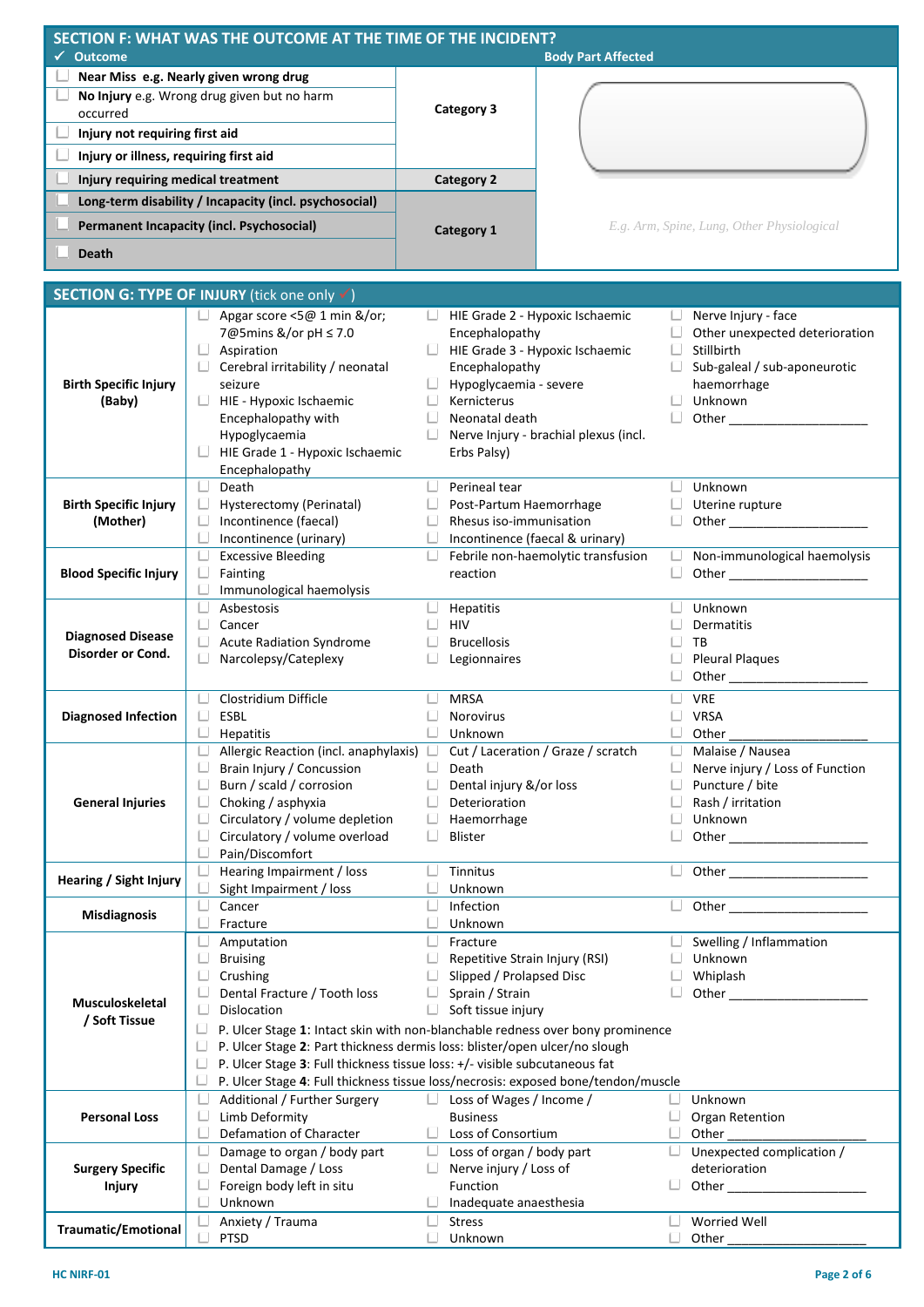|                | <b>SECTION H WHAT TYPE OF HAZARD DID THIS INCIDENT RELATE TO?</b> (Tick one option from Steps 1, 2, 3 & 4) |                                                                                                                                                                                                                                                                                                  |                                                                                                                                                                                                                                                                            |                                                                                                                                                                                                                                                                                                                                                                                                                                                                                                                                                                                                                                                                              |  |  |
|----------------|------------------------------------------------------------------------------------------------------------|--------------------------------------------------------------------------------------------------------------------------------------------------------------------------------------------------------------------------------------------------------------------------------------------------|----------------------------------------------------------------------------------------------------------------------------------------------------------------------------------------------------------------------------------------------------------------------------|------------------------------------------------------------------------------------------------------------------------------------------------------------------------------------------------------------------------------------------------------------------------------------------------------------------------------------------------------------------------------------------------------------------------------------------------------------------------------------------------------------------------------------------------------------------------------------------------------------------------------------------------------------------------------|--|--|
|                | Step 1.                                                                                                    | Step 2.                                                                                                                                                                                                                                                                                          | Step 3.                                                                                                                                                                                                                                                                    | Step 4.                                                                                                                                                                                                                                                                                                                                                                                                                                                                                                                                                                                                                                                                      |  |  |
| Clinical Care  | <b>Birth Specific</b><br><b>Procedures</b><br>Clinical<br><b>Procedures</b>                                | <b>Caesarean Section</b><br>(Elective)<br><b>Caesarean Section</b><br>(Emergency)<br>$\Box$ Instrumental Delivery<br>(Forceps)<br><b>Instrumental Delivery</b><br>(Vacuum)<br>$\Box$ Instrumental Delivery<br>(Multiple Instruments)<br>Non Instrumental<br>Delivery<br>Invasive<br>Non Invasive | Communication / Consent<br>Diagnosis / Assessment<br>Documentation / Records<br>Equipment<br>General Care / Management<br>ш<br>Procedure / Treatment /<br>Intervention<br>Screening / Prevention<br>Specimens / Results<br>Tests / Investigations<br>Unknown<br>ш<br>Other | <b>Adverse Effect</b><br>Failure / Malfunction<br>Foreign Body left in Situ<br>Inappropriate for Task / Wrong device<br>Incomplete / Inadequate<br>$\Box$<br>Lack of Availability<br>$\Box$<br>Not performed when indicated / Delay<br>Pre Existing Medical Condition<br>Shoulder Dystocia<br>Unavailable / Mislabelled / Lost<br>Wrong Body Part / Site / Side<br>$\Box$<br><b>Wrong Patient</b><br>Wrong Process / Treatment / Procedure<br>Other the contract of the contract of the contract of the contract of the contract of the contract of the contract of the contract of the contract of the contract of the contract of the contract of the contract of the cont |  |  |
|                | <b>Medication</b>                                                                                          | Route of administration<br>Ц<br>Oral<br>L<br>Intravenous<br>L<br>Sub Cutaneous<br>L<br>Intra Muscular<br>L<br>Topical<br>Rectal<br>L<br>Inhalation<br>L<br>Other / Unknown<br>What medication was involved?<br><b>Medication One</b><br><b>Medication Two</b>                                    | Administration<br>Monitoring<br>Ordering / Supply / Transport<br>Preparation / Dispensing<br>(Pharmacy)<br>Prescribing<br>Reconciliation<br>Storage                                                                                                                        | U<br><b>Adverse Drug Reaction</b><br>Contra-indicated<br>Drug Interaction<br>Failure / Malfunction of equipment<br>Incomplete / Inadequate<br>Not preformed when indicated /<br>delayed<br><b>Omitted/Delayed Dose</b><br>L<br>Wrong Dose / Strength<br>$\Box$<br><b>Wrong Drug</b><br>Wrong Formulation / Route<br><b>Wrong Frequency</b><br>Wrong Label / Instructions<br><b>Wrong Patient</b><br>Wrong Quantity / Duration                                                                                                                                                                                                                                                |  |  |
|                | <b>Nutrition</b>                                                                                           | Parenteral<br>Enteral<br><b>Special Diet</b><br><b>General Diet</b><br>Other                                                                                                                                                                                                                     | U<br>Communication / Consent<br>Prescribing / Requesting<br>Preparation / Dispensing<br>Administration<br>Storage                                                                                                                                                          | Adverse Effect<br>◡<br>∟<br>Incomplete / Inadequate<br>Not performed when indicated / Delay<br><b>Wrong Consistency</b><br>Wrong Diet / Wrong Blood Product<br>Wrong Process / Treatment / Procedure                                                                                                                                                                                                                                                                                                                                                                                                                                                                         |  |  |
|                | <b>Blood / Blood</b><br>Product                                                                            | Whole Blood<br><b>Red Cells</b><br>Platelet (Apheresis)<br>∟<br>Platelets (Pooled)<br>$\Box$<br>Other                                                                                                                                                                                            | Documentation / Records<br>Equipment<br>Supply / Ordering / Transport<br>Presentation / Packaging<br><b>Transfusing blood</b><br>Other                                                                                                                                     | <b>Wrong Patient</b><br>Lack of Availability<br>Wrong dispensing label / instructions<br>Inappropriate for task / Wrong device<br>Other                                                                                                                                                                                                                                                                                                                                                                                                                                                                                                                                      |  |  |
|                | <b>Diagnostic</b><br><b>Radiology (DR)</b><br>& Nuclear<br><b>Medicine (NM)</b>                            | Checking Patient ID<br>procedure<br><b>Clinical Details on</b><br>Referral<br>Communication /<br>Consent<br>Documentation /                                                                                                                                                                      | Diagnostic Exposure > intended<br>X-ray Over Exposure<br>Wrong body part / side<br>Dose to comforters / carers<br><b>Wrong Patient</b><br>Inadvertent dose to foetus<br>Total dose or Volume Variation<br>Dose (NM) or Volume Variation<br>(1 fraction)                    | Above Notifiable levels<br><b>Below Notifiable levels</b><br>$< 1m$ Sv<br>$>1m$ Sv<br><10%<br>10-20%<br>>20%                                                                                                                                                                                                                                                                                                                                                                                                                                                                                                                                                                 |  |  |
|                | Radiotherapy                                                                                               | Records<br>Equipment<br>Performing procedure<br><b>Pregnancy Status</b><br>Unknown                                                                                                                                                                                                               | <b>Wrong Drug</b><br><b>Wrong Dose</b><br>Wrong Process / Treatment /<br>Intervention<br>Failure / Malfunction<br>Inadvertent deterministic effects                                                                                                                        |                                                                                                                                                                                                                                                                                                                                                                                                                                                                                                                                                                                                                                                                              |  |  |
| Hazards<br>oig | <b>Biological</b><br>Hazards /<br><b>Acquired</b><br><b>Infections</b>                                     | Bacteria<br>Fungus / Mould<br>Prion<br>Virus<br>Organism Unknown                                                                                                                                                                                                                                 |                                                                                                                                                                                                                                                                            | Exposure to Bite (Human)<br>Exposure to Bite (Insect / Animal)<br><b>Exposure to Bodily Fluids</b><br>Exposure to Ingestion/Food/Water<br><b>Exposure to Needle Stick</b><br><b>Exposure to Skin Contact</b><br>Inhalation/Airborne<br>Equipment, Implements, Facilities,<br>Sharps (Non Needle)<br>Unknown<br>Other                                                                                                                                                                                                                                                                                                                                                         |  |  |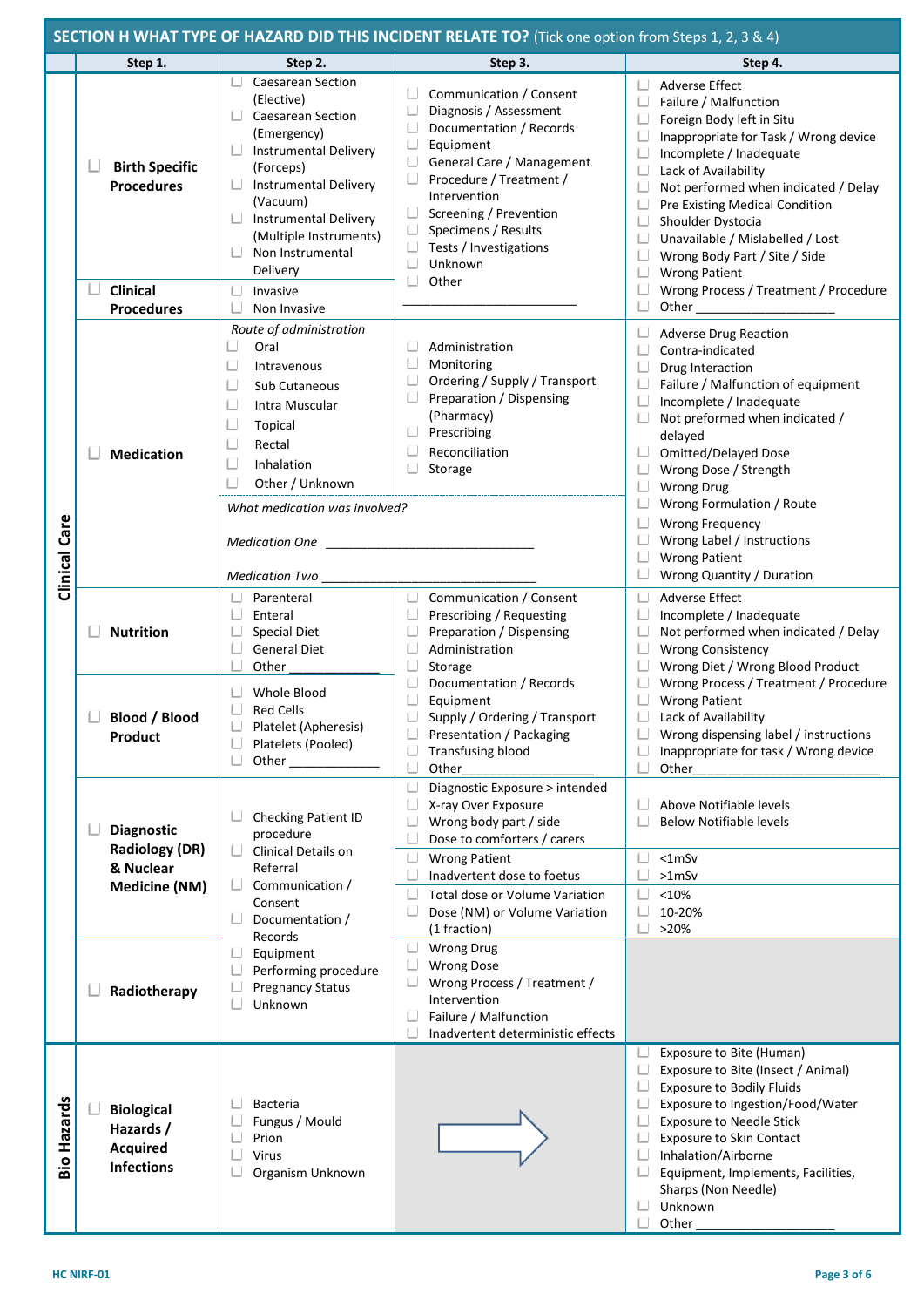|                            | SECTION H CNTD: WHAT TYPE OF HAZARD DID THIS INCIDENT RELATE TO? (Tick one option from Steps 1, 2 & 3) |                                                                                                                                              |                                                                                                                                                                                                                                                                                                                                                                                                                                                                |  |  |  |
|----------------------------|--------------------------------------------------------------------------------------------------------|----------------------------------------------------------------------------------------------------------------------------------------------|----------------------------------------------------------------------------------------------------------------------------------------------------------------------------------------------------------------------------------------------------------------------------------------------------------------------------------------------------------------------------------------------------------------------------------------------------------------|--|--|--|
|                            | Step 1.                                                                                                | Step 2.                                                                                                                                      | Step 3.                                                                                                                                                                                                                                                                                                                                                                                                                                                        |  |  |  |
| <b>Behavioural Hazards</b> | Self-Injurious<br><b>Behaviour</b>                                                                     | Intentional<br>Unintentional                                                                                                                 | $\Box$ Absconsion / Missing<br>$\Box$ Attempted Suicide<br>$\Box$<br>Banging Self Against Walls/Furniture/Surfaces<br>Hitting Body/Slap/Punch Self incl. Scratching &<br>Picking<br>Inappropriate Eating<br>◡<br><b>Inappropriate Touching</b><br>$\Box$<br>$\Box$ Self-Harm<br>$\Box$<br>Stripping Clothes in Public Area<br>$\Box$<br>Suicide<br>$\Box$<br>Throwing objects<br>$\Box$<br>Other $\_$                                                          |  |  |  |
|                            | Violence, Harassment<br>and Aggression                                                                 | By a Family Member / Relative                                                                                                                | Aggressive towards inanimate object<br>$\Box$<br>$\Box$<br>Discrimination/Prejudice/Racial<br>Intimidation / Threat<br>$\Box$<br>$\Box$<br>Neglect<br>$\Box$<br>Non-Compliant / Obstructive / Rude                                                                                                                                                                                                                                                             |  |  |  |
|                            | <b>Child Abuse</b>                                                                                     | $\Box$<br>By a Member of the Public<br>$\Box$<br>By a Peer / Student<br>By a Prisoner<br>By a Service User                                   | $\Box$<br>Physical Assault / Abuse<br>$\Box$<br>Physical Harassment<br>ш<br>Sexual Assault / Abuse<br>$\Box$<br>Sexual Harassment                                                                                                                                                                                                                                                                                                                              |  |  |  |
|                            | <b>Adult Abuse</b>                                                                                     | By a Staff Member                                                                                                                            | $\Box$<br>Unintentional Aggressive Behaviour<br>$\Box$<br><b>Bullying</b><br>$\Box$ Verbal Assault / Abuse<br>$\Box$<br>Verbal Harassment<br>$\Box$<br>Other $\_\_$                                                                                                                                                                                                                                                                                            |  |  |  |
|                            | Slip / Trip / Fall                                                                                     | From Height<br>From Equipment / Furniture<br>Same Level / Ground<br>On Stairs<br>On Steps<br>Other                                           | $\Box$<br>Unknown<br>$\Box$<br>Pre Existing Medical Condition<br>Inadequate supervision gen health / post op<br>$\Box$<br>Obstruction / protruding object<br>$\Box$ Surface contaminants<br>$\Box$<br>Rough terrain / irregular surface<br>$\Box$<br>Inappropriate equipment use<br>Failure / malfunction of equipment<br>◡<br>Horseplay<br>$\Box$<br>Physical training / sport<br>$\Box$ Weather Condition<br>Inadequate Lighting / design<br>$\Box$<br>Other |  |  |  |
|                            | <b>Non Mechanical</b><br>(Incl. Person / Animal)                                                       | Object / Tools (Non Sharps)<br>Sharps (Non Needle)<br>Other<br>Person                                                                        | Human Use / Error<br>∟.<br>Obstruction / Protruding Object<br>$\Box$<br>$\Box$<br>Physical Training / Sport                                                                                                                                                                                                                                                                                                                                                    |  |  |  |
| Physical Hazards           | <b>Ergonomics</b><br>(Incl. manual / people<br>handling)                                               | <b>Manual Handling</b><br>Other<br><b>Patient Handling</b><br>Restraint / Intervention                                                       | $\Box$<br>Defective Equipment<br>Unsafe / Inappropriate system<br>∟<br>$\Box$<br>Unknown<br>$\Box$<br>Task                                                                                                                                                                                                                                                                                                                                                     |  |  |  |
|                            | <b>Mechanical</b><br><b>Components</b>                                                                 | Catering equipment<br>Door / Gate / Barrier<br><b>Healthcare Equipment</b><br>Lifting Equipment / Accessories<br>Office / Business equipment | $\Box$<br>Load<br>$\Box$<br><b>Working Environment</b><br><b>Individual Capability</b><br>$\Box$<br>$\Box$                                                                                                                                                                                                                                                                                                                                                     |  |  |  |
|                            | Temperature<br>(Excluding Fire)                                                                        | Hot<br>Cold                                                                                                                                  | $\Box$<br>Liquid / Food / Steam<br>$\Box$<br>Equipment / Utensils<br>◡<br>Atmosphere / Environment                                                                                                                                                                                                                                                                                                                                                             |  |  |  |
|                            | <b>Fire</b><br><b>Vibration</b><br><b>Electrical</b><br><b>Noise</b><br>Radiation                      | <b>Please Specify</b>                                                                                                                        | L<br>Defective Equipment<br>Human Use / Error<br>∟<br>Unknown<br>Unsafe System<br>Ш<br>Explosion<br>$\Box$<br>Exposure<br>Electrical Wiring / installation                                                                                                                                                                                                                                                                                                     |  |  |  |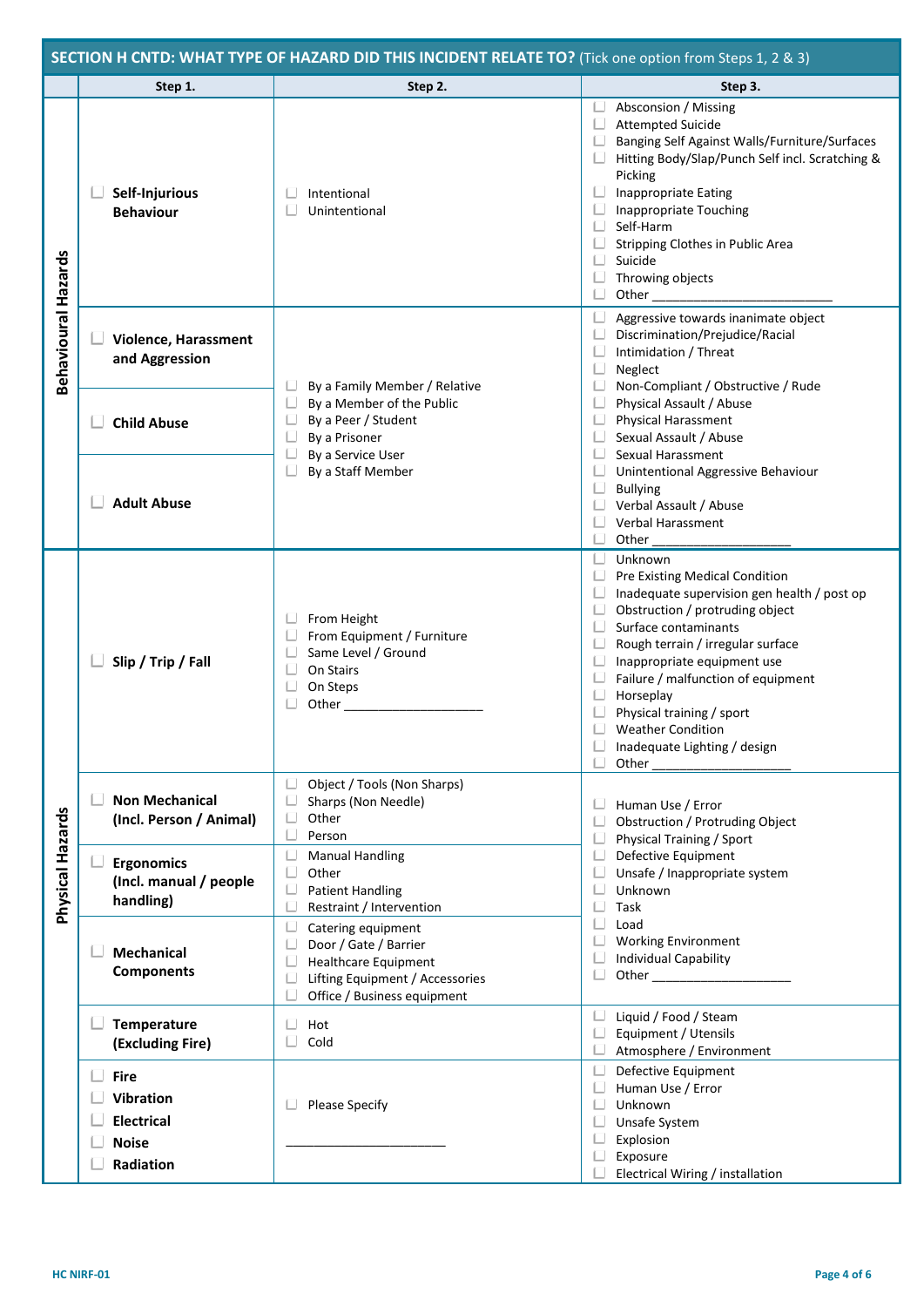| SECTION H CNTD: WHAT TYPE OF HAZARD DID THIS INCIDENT RELATE TO? (Tick one option from Steps 1, 2, & 3) |                                                                                                                                                                                                                                              |                                                                                                                                                                                                                                                                                                                          |                                                                                                                                                                                                                                                                                                        |                                                                       |  |
|---------------------------------------------------------------------------------------------------------|----------------------------------------------------------------------------------------------------------------------------------------------------------------------------------------------------------------------------------------------|--------------------------------------------------------------------------------------------------------------------------------------------------------------------------------------------------------------------------------------------------------------------------------------------------------------------------|--------------------------------------------------------------------------------------------------------------------------------------------------------------------------------------------------------------------------------------------------------------------------------------------------------|-----------------------------------------------------------------------|--|
|                                                                                                         | Step 1.                                                                                                                                                                                                                                      | Step 2.                                                                                                                                                                                                                                                                                                                  |                                                                                                                                                                                                                                                                                                        | Step 3.                                                               |  |
| Hazards<br>Chemical                                                                                     | Acid / Alkaline<br><b>Agri Chemicals</b><br>Gas<br><b>Other Chemical</b><br><b>Products</b><br><b>Particulates</b><br>Petroleum / Synthetic<br><b>Oil Based Products</b><br>Sanitation / Cleaning<br><b>Chemicals</b><br><b>Toxic Metals</b> | Animal Remedy<br>Arsenic<br>Asbestos<br>Bleach<br>Cadmium<br>Carbon Dioxide<br>Carbon Monoxide<br><b>Chemical Fertilizer</b><br>Crystalline Silica<br>Detergent<br>Diesel / Kerosene<br><b>Disinfectant</b><br>Drain / Oven Cleaner<br>Drugs<br>Fungicide<br>Glue / Adhesive<br>Grease<br>Herbicide<br>Hydrochloric Acid | Insecticide<br>Lead<br><b>Metallic Dust</b><br>Motor / Gear / Hydraulic Oil<br>Natural Gas<br>Organic Dust<br>Paint / Paint Product<br>Petrol<br>Polish<br>Radon<br>Rodenticide<br>Soap<br>Sodium Hydroxide<br>Solvents<br>Spent / Used Oil Product<br>Sulphuric Acid<br><b>Wrong Patient</b><br>Other | Lack of Supervision<br>Unknown<br>Human / User Error<br>Unsafe System |  |

## **SECTION I: IMMEDIATE ACTIONS TAKEN**

| <b>SECTION J: REPORTED BY:</b> person who discovers the incident and unless                   |
|-----------------------------------------------------------------------------------------------|
| otherwise stated within the organization, this person is responsible for completing the NIRF. |
|                                                                                               |

**SECTION K: WITNESS DETAILS (Name, Contact No. etc.)**

|                               | <u>uncrease stated minim the organization, this person is responsible for completing the ruli :</u> |  |
|-------------------------------|-----------------------------------------------------------------------------------------------------|--|
| First name                    |                                                                                                     |  |
| <b>Surname</b>                |                                                                                                     |  |
| <b>Date notified</b>          |                                                                                                     |  |
| Category of person            | E.g. Nurse, Catering Staff, Cleaner                                                                 |  |
| Local system<br>reference no. |                                                                                                     |  |
| <b>Reporter Signature</b>     |                                                                                                     |  |
| Date                          |                                                                                                     |  |
| <b>Contact Details</b>        |                                                                                                     |  |